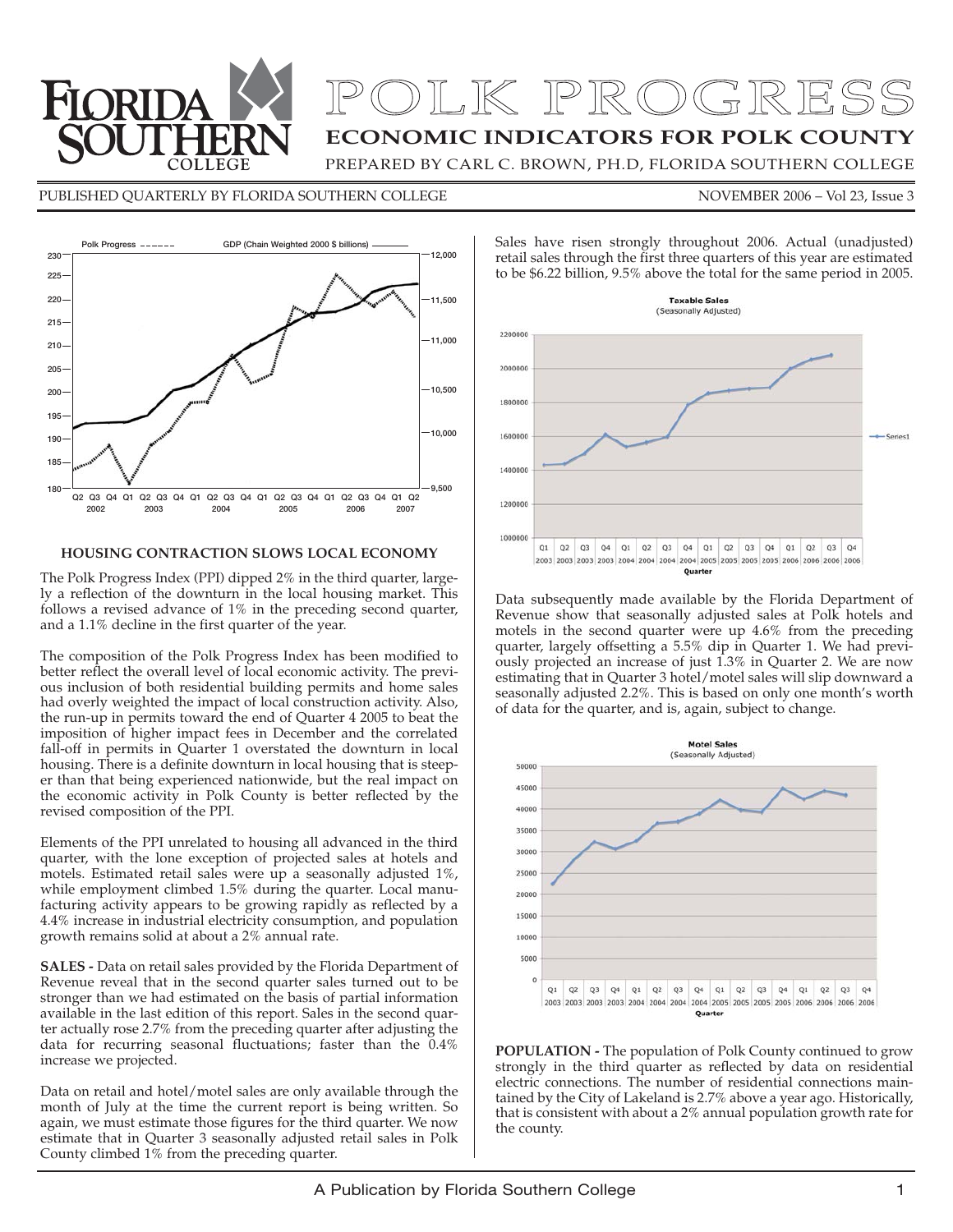

**EMPLOYMENT -** The local labor market remains vibrant, with employment reaching record highs and the unemployment rate matching historic lows. The average level of employment in Polk County during the third quarter of 2006 was 258,651. That is an increase of 4.2% (10,464 workers) from the same quarter in the preceding year.



The unemployment rate in Polk County slipped to a seasonally adjusted 3.4% during the third quarter. The actual (unadjusted) unemployment rate was 3.9% in July, 4% in August, and 3.4% in September.



**MANUFACTURING -** Manufacturing activity in the county has expanded briskly over the past four quarters. Industrial electricity consumption in the third quarter is up 16.7% from the same quarter in 2005 according to figures maintained by Lakeland Electric. Total consumption during the past year is up 13.8% from the preceding 12-month period.



**CONSTRUCTION -** Local Construction activity has plummeted in the last six months in parallel with a slowdown nationwide, due to rising interest rates and the bursting of what was perceived by many to be a housing bubble. Data on Polk building permits exaggerates the trend, as local developers had loaded up on permits in order to beat the December imposition of higher impact fees. Nonetheless, the Polk housing sector has undergone a significant retrenchment in 2006.

The total value of building permits issued locally during the third quarter was \$325.4 million. The value of permits issued over the last six months is 49.5% below the value of permits issued during the immediately preceding six-month period.



The plunge in local construction is focused in the residential housing sector. The number of permits issued for single-family home construction in Quarter 3 2006 has dropped 67% from six months ago after adjusting for recurring seasonal variations. The unadjusted number of permits issued in the last six months is down 55.7% from the same six-month period in 2005.

The number of homes sold in Polk County during the third quarter dropped a seasonally adjusted 9.1% from the preceding quarter.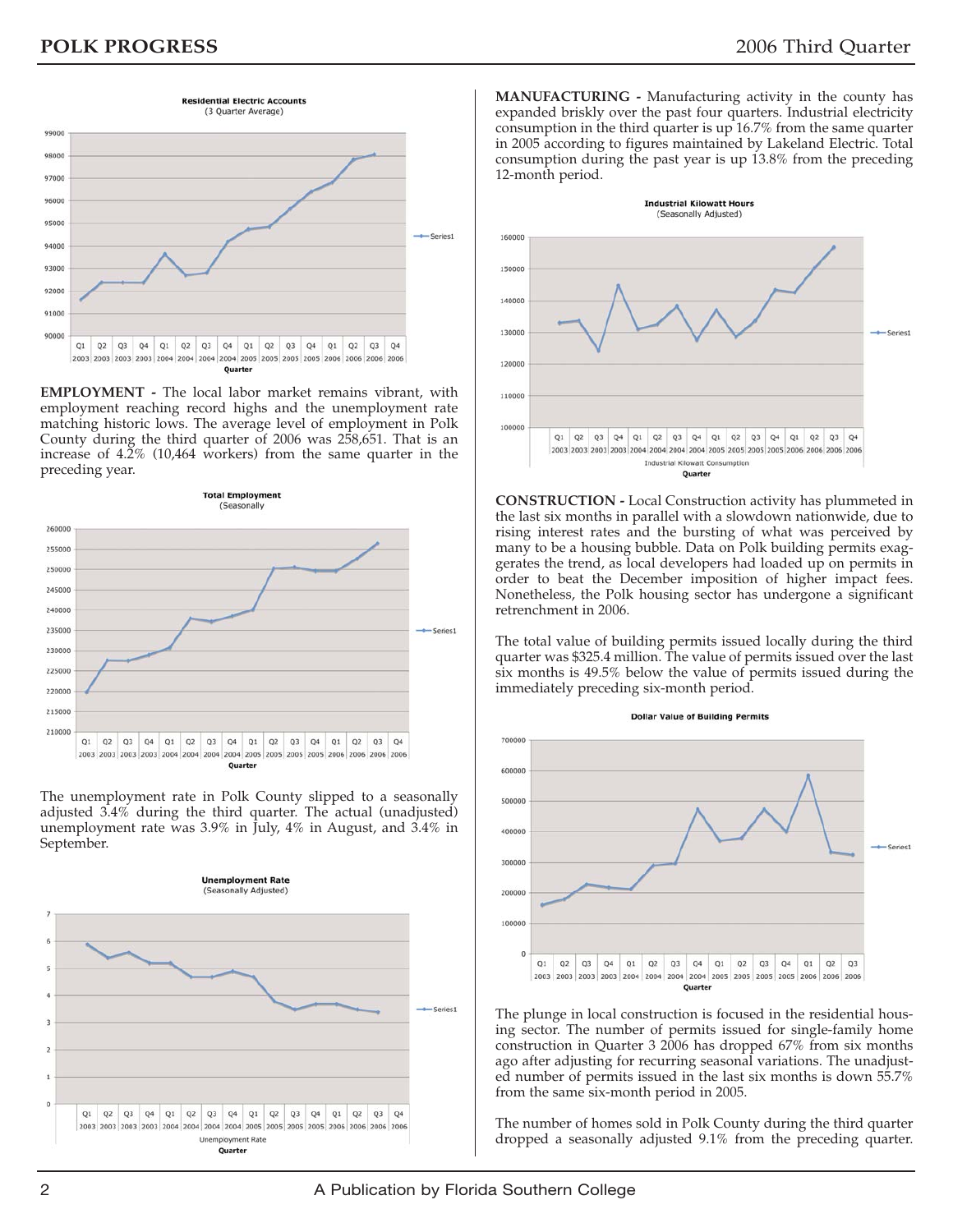Home sales have fallen over the past year, but not nearly as sharply as the contraction in building permits. Total (unadjusted) home sales in the past twelve months are 6.5% below those of the preceding yearlong period.



The median price of homes sold locally during September was \$169,800, an increase of 5% from a year ago.

**PHOSPHATE -** The Mosaic Company will suspend operations at four central Florida mines for 14 days during the Thanksgiving and Christmas holiday season. Three of the mines are located in southwest Polk County: Hookers Prairie, South Fort Meade, and Four Corners. The shutdown will temporarily idle about 1,000 workers.

**CITRUS -** Florida citrus production for the 2005-06 crop-year totaled 174.8 million boxes according to the final report issued by the U.S. Department of Agriculture (USDA). The reduced production led to higher prices, with a net result that the value of the citrus crop exceeded \$1 billion for the first time in six years. Polk County returned to the number one ranking in the state with production of 32.5 million boxes of oranges, grapefruit, and specialty citrus.

The initial estimate from the USDA for the 2006-07 season projects that Florida growers will produce 135 million boxes of oranges this year. That would represent a decline of 8.7% from the 147.9 million boxes produced in 2005-06, and a drop of 44% from the 242 million boxes harvested in 2003-04. Statewide production of oranges was averaging about 200 million boxes a year before the hurricanes of 2004 and 2005.



The grapefruit crop for 2006-07 is projected to total 26 million boxes. That would represent an increase of 34.7% from the 19.3 million boxes of grapefruit grown last year. The USDA estimates that there are now 621,373 acres devoted to commercial citrus production throughout Florida, a decline of 17% from two years ago.

**DEVELOPMENT -** Florida Southern College has announced a \$2.5 million donation from Lakeland philanthropist Alberta Blanton in memory of her late husband Joe Blanton, to fund construction of a new building to house the FSC nursing program. Florida Southern currently offers a master's degree in nursing and the last two years of education for a bachelor's degree. The college will soon add a four-year nursing program.

Florida Southern has also received a \$1 million gift to expand the Roux Library on its Lake Hollingsworth campus. The new library construction will house famed architect Frank Lloyd Wright's drawings, and the archives of the Florida Conference of the United Methodist Church. The 90,000 square-foot addition to the library is being underwritten by a donation from FSC Board of Trustees member Sarah D. McKay.

Administrators at the Harrison School for the Visual and Performing Arts in Lakeland have unveiled a \$15 million expansion plan for the campus. Construction will begin next summer to complete a design that includes a new circular black box theater, theater classrooms, art gallery, art labs, dance studios, and an administration building. Additional programs to be housed in the new facilities will allow Harrison to compete with other arts high schools at the national level.

The Holland & Knight law firm announced that it will transfer 55 administrative employees from its Lakeland office to Tampa in 2007. The move will leave nine lawyers and a support staff of 13 at the firm's Lakeland office complex located on Harden Boulevard.

Layne Christensen Company is building a new \$2.5 million facility in Lakeland that will generate 25 new jobs. Layne is a manufacturer of water treatment equipment.

Danisco USA recently completed a 4,000 square-foot expansion of its facility on Kidron Road in Lakeland. The Copenhagen Denmarkbased Danisco produces flavors and fragrances for the beverage industry from citrus and other fruits. The local Danisco operation employs 50 workers.

Golf Ventures Incorporated, a Lakeland-based firm which sells products to golf courses, is moving to a new location in the Ruthven's Business Park located on Gateway Boulevard in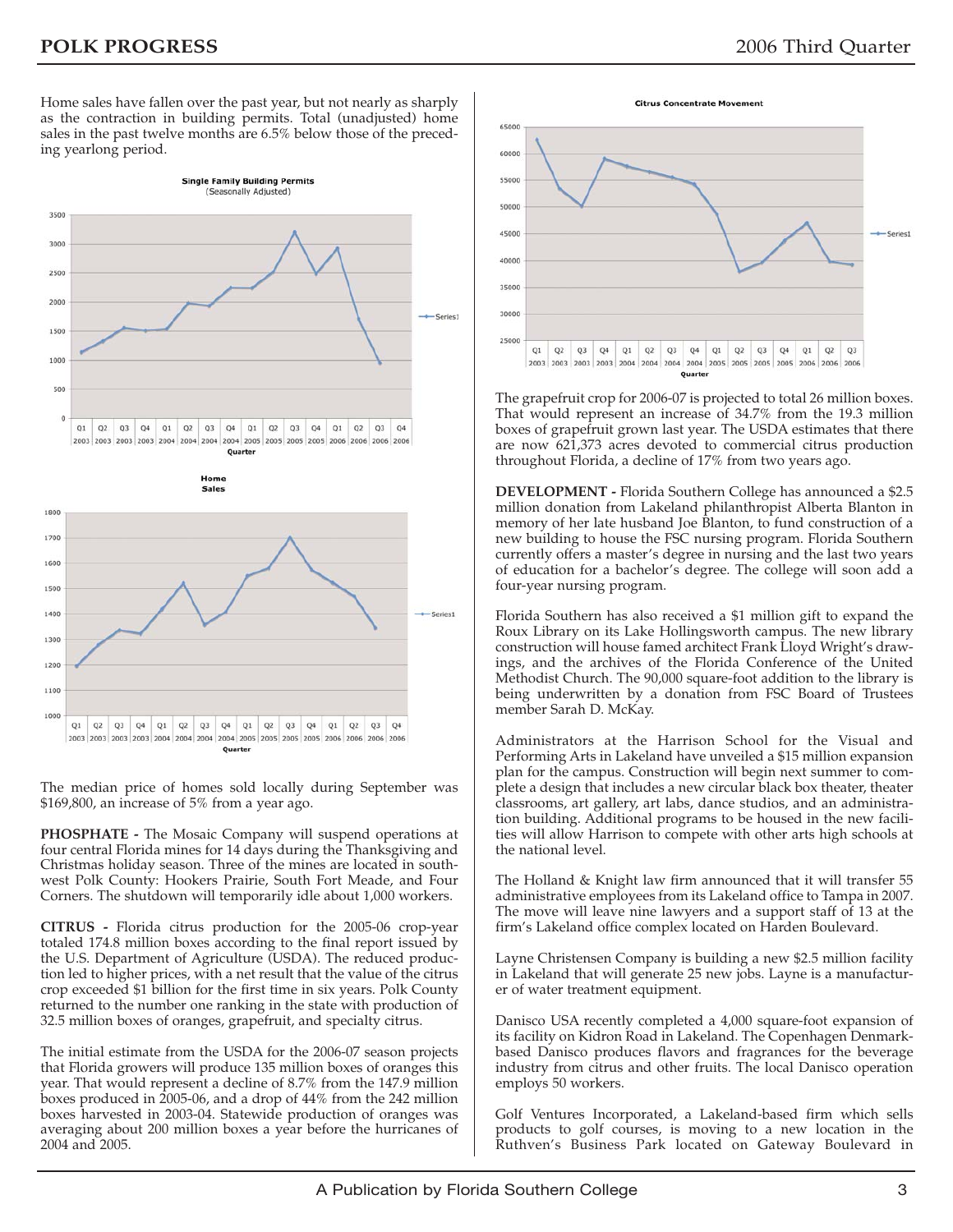Lakeland. The new site encompasses 9,000 square feet of office space and 36,000 square feet of warehouse space.

The Polk County Commission has approved plans to build a 1.2 million squarefoot retail center at the intersection of US 27 and the Ronald Reagan Parkway in southeastern Polk County. Construction of the 693,000 square-foot first phase will begin in later 2007, following payment of \$6 million in impact fees and land donations for road improvements by developer David Bloom of Charleston, South Carolina.

The Cypress Gardens theme park in Winter Haven filed for protection under Chapter 11 of the U.S. Bankruptcy Code in September. Owner Kent Buescher blamed an adverse ruling in the park's attempt to collect \$17 million in hurricanerelated insurance claims for the decision to file. The park will remain open as Cypress Gardens attempts to reorganize its finances. Damages to the park from the three hurricanes that hit Polk County in 2004 totaled about \$30 million in insured and uninsured losses according to Buescher.

Coca-Cola's Main Street in Auburndale has completed a \$35 million investment to create a Simply Orange not-from-concentrate orange juice production line. The expansion created 40 new full-time jobs.

PaverModule has undertaken a \$3 million expansion of its plant in Haines City. The manufacturer of paver blocks added 25 new jobs with the expansion.

Skuba Construction Materials is constructing a new concrete and asphalt products plant in Fort Meade. The \$8 million facility will provide between 25 and 35 new jobs.

Silco Manufacturing in Fort Meade is building a new 40,000 squarefoot facility at a cost of \$2 million. Silco manufactures specialty plastic fencing and other products for the housing industry. The new plant will employ 30 persons.

Pratt Industries is undergoing a \$2 million expansion of its manufacturing and distribution complex in Dundee. The citrus packaging manufacturer will add 40 new employees.

Youth and Family Alternatives in Bartow is constructing a \$2 million runaway shelter along US Highway 17 South. The new center will employ 25 workers.

**NEW OPENINGS AND CLOSINGS -** Another new restaurant will soon be serving patrons at Lakeside Village in South Lakeland. Abuelo's Mexican Food Embassy is scheduled to open in January. The 7,700 square-foot eatery will be the 38th location nationwide for the Abuelo's restaurant chain.

The Piccadilly Cafeteria on South Florida Avenue in Lakeland closed at the end of October, resulting in a loss of 31 jobs. The Piccadilly location at the Lakeland Square Mall will remain open.

The Sea Hagg of Lakeland opened at the Lakeside Village in South Lakeland on October 20th. The store features authentic nautical items for interior decorating or gifts.

Coldwell Banker closed its Lakeland Christina office in October in a move to consolidate its Lakeland operations. Most of the 26 agents assigned to the real estate brokerage firm's Christina office will relocate to the Lakeland Central Office on South Florida Avenue.

Moe's Southwest Grill will open another restaurant next spring along US 98 North in North Lakeland. The new eatery will be located in the Shoppes of Lakeland across from Lakeland Square Mall.

Billy Bones restaurant is slated to open in mid-November in Winter Haven. The 4,000 square-foot restaurant is located along U.S. 17, and will feature a pirate theme, oyster bar, and outside deck.

Haydn James opened for business in Auburndale in mid-September. The new store is adjacent to Park Street in downtown Auburndale, and specializes in quality home and garden décor.

**TAKEOVERS -** The Spring Lake Square shopping center in Winter Haven has been purchased by Clearwater-based National Properties Trust for an undisclosed sum. The 188,000 square-foot complex, located at the intersection of US 17 and Havendale Boulevard, is the fifth largest shopping center in Polk County.

The Rowan Lincoln Mercury dealership located on Third Street SW in Winter Haven has been sold to Nolette Enterprises. Nolette is a family owned business based in Leesburg that operates five dealerships in Central Florida. The Winter Haven dealership has been renamed Cypress Lincoln Mercury, and will retain its current staff of 30 employees.

#### **THE NATIONAL ECONOMY**

Economic growth declined in the third quarter to its slowest pace since 2003. The price-adjusted Gross Domestic Product (GDP) expanded at an annual rate of just 1.6%. The Quarter 3 advance was led by gains in consumer spending, exports, nonresidential construction, and spending by state and local governments.

The economy has slowed from an annual expansion rate of 2.6% in the second quarter and 5.6% in the first quarter of the year. The deceleration in GDP growth in Quarter 3 was due to rising imports, a decline in inventory investment, and a slowdown in spending for services.

**CONSUMER SPENDING -** Spending by households slowed as Personal Consumption Expenditures (goods and services) rose 0.8% in July, 0.2% in August, and by 0.1% during September. Retail sales (goods only) climbed 1.5% during July, then were unchanged in August before dipping 0.6% in September. The September decline in retail sales was due to a 9% plunge in gas-station revenues precipitated by a large drop in oil prices.

Disposable personal income continued to climb in the third quarter, rising 0.6% in July, and by 0.5% in both August and September. Consumer spending remains in excess of income, resulting in a negative savings rate throughout the quarter. Savings was -0.8% of disposable income in July; -0.5% in August; and -0.2% of disposable income in September.

The University of Michigan reported that its most recent index of consumer sentiment rose from 85.4 in September to 93.6 in October, rebounding from a late summer plunge in response to declines in oil prices and the nation's unemployment rate. The Conference Board reported a similar rise in its index of consumer confidence in late September, following an August drop.

**EMPLOYMENT -** Employment growth remains less than spectacular as nonfarm employment rose by 123,000 workers in July; 230,000 in August; 148,000 in September; and by just 92,000 in October. The economy needs to ad between 125,000 and 150,000 jobs each month to absorb the new workers moving into the labor force, and some economists believe that the hiring pace in coming months will fall below that realized in the third quarter. Those economists expect the labor market to cool in the face of the weakening housing market and more losses in auto manufacturing. A survey of 56 economists by the Wall Street Journal in September projected that the unemployment rate will hit 4.9% by May of 2007.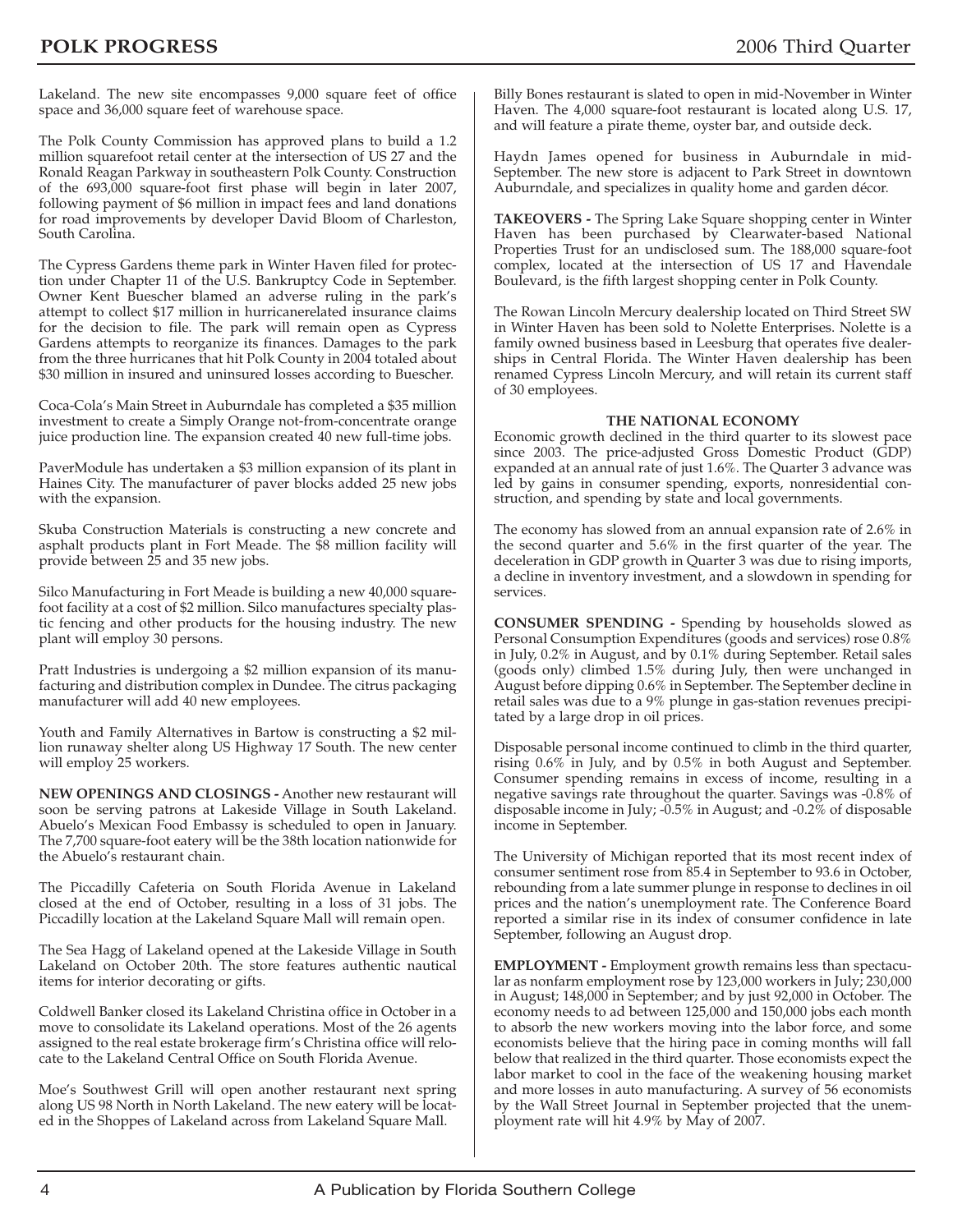The number of jobs in the manufacturing sector continues to fall as productivity gains outdistance advances in manufacturing output. Manufacturing employment slid by 23,000 workers in July; 4,000 in August; 12,000 in September; and by another 39,000 during October.

The nation's unemployment rate fell throughout the third quarter, dropping from 4.8% in July to 4.7% in August and 4.6% in September. The unemployment rate for October declined again to 4.4%, a five-year low.

**INDUSTRIAL PRODUCTION -** Output at U.S. mines, factories, and utilities was up 0.3% in July, then was flat in August before falling 0.6% in September. Industrial production managed a slim 0.2% advance in October, though manufacturing output was still down. Utilization of industrial capacity fell from 82.6% in July to 81.9% in September.

Factory orders were off 1% in July and 0.3% during August, before rebounding upward 2.1% in September. New orders for durable goods fell 2.8% in July and 0.1% in August, then staged a similar recovery to advance 7.8% in September.

**CONSTRUCTION -** Construction spending slowed in the third quarter as the housing sector continues to cool. Expenditures for new construction dipped a slight 0.1% in July, then managed a 2.8% gain in July before dropping 3.8% in September. Spending on new construction in the firsts nine months of 2006 is up 6.6% from the same period in 2005.

Housing starts dropped 4% in July and 4.9% in August, before managing a 5.9% increase in September. Housing starts have fallen in five of the last six months in response to rising inventories and slowing sales. Building permits for single-family homes, a key barometer of future construction activity, tumbled 5.5% during July, 2% in August, and by 6.2% in September.

New home sales plunged 8.7% in July, then offset that by climbing 3.8% in August and another 5.3% in September. The September rate for new home sales is still down 14% from a year ago. Sales of existing homes slid 4.1% in July, 4.7% in August, and by 1.9% in September. The median price of existing homes sold is down almost 2% from a year ago.

**FOREIGN TRADE -** The U.S. trade deficit in goods and services swelled to \$68 billion in July and a record \$69.8 billion in August. The deficit narrowed to \$64.3 billion during September. The September drop was largely due to a decline in prices paid for imported oil.

There is a danger that American trade policy may become more protectionist following the November elections in which a number of candidates campaigned against policies they claim have caused job losses in the United States.

**COST OF LIVING -** The pace of inflation slackened in the third Quarter. The Consumer Price Index (CPI) climbed 0.4% in July, 0.2% in August; then fell by 0.5% during September and another 0.5% in October. The CPI in October is just 1.3% above a year ago, the smallest year-to-year increase since June 2002. The latest survey of economists by the Wall Street Journal projects the CPI will rise at a 2.5% annual rate in the fourth quarter.

| 2002 | 177.9 | 179.9 | 180.6 | 181.2                                                 |
|------|-------|-------|-------|-------------------------------------------------------|
| 2003 | 183.0 | 183.7 | 184.5 | 184.8                                                 |
| 2004 | 186.3 | 188.6 | 189.5 | 190.8                                                 |
| 2005 | 192.2 | 194.1 | 196.6 | 197.5                                                 |
| 2006 | 199.3 | 201.7 | 203.2 |                                                       |
|      |       |       |       | (A) Figures are revised by the Department of Commerce |

**MONETARY POLICY -** The Federal Reserve decided to hold its target for interest rates steady for the third consecutive time at its meeting in late October. The target for the benchmark federal funds rate that commercial banks charge one another on overnight loans remains at 5.25%.

**LEADING INDICATORS -** The Index of Leading Economic Indicators maintained by the Conference Board was down 0.3% in July and 0.2% during August. The leading indicators did manage a slight 0.1% advance in September. The index has fallen in five of the last eight months.

Orders for nondefense capital goods excluding aircraft, a widely followed barometer of business investment plans, climbed 0.6% in July, 0.8% in August, and 1.1% during September.

**SUMMARY -** The U.S. economy slowed in the third quarter in the face of rising imports and weak advances in consumer spending. Consumers continue to spend in excess of current incomes, and confidence remains shaky. The unemployment rate has fallen, but future job growth is uncertain and the economy remains vulnerable to any rebound in oil prices. Industrial production is stagnant, and the housing sector is in a swoon.

The consensus calls for slow GDP growth through the rest of the year. The inflation outlook has improved, and the Federal Reserve is likely to take a more accommodative monetary policy stance as signs of economic weakness persist.

#### **THE POLK OUTLOOK**

The decline in the PPI during the third quarter is likely a temporary pause related to the contraction in housing being experienced nationwide. The imposition of higher impact fees in December magnified the impact of the national slowdown on local building permit activity. Retail sales growth remains strong, and the outlook is good as we enter the important holiday shopping season.

Polk employment is growing at about a 4% annual pace, and the unemployment rate in the county is below 3.5% after adjusting for recurring seasonal variations. Population growth is solid at a 2% annual rate of increase, and the decline in gasoline prices over the past several months bodes well for the coming tourist season. We expect the PPI to rebound upward 2% in the fourth quarter.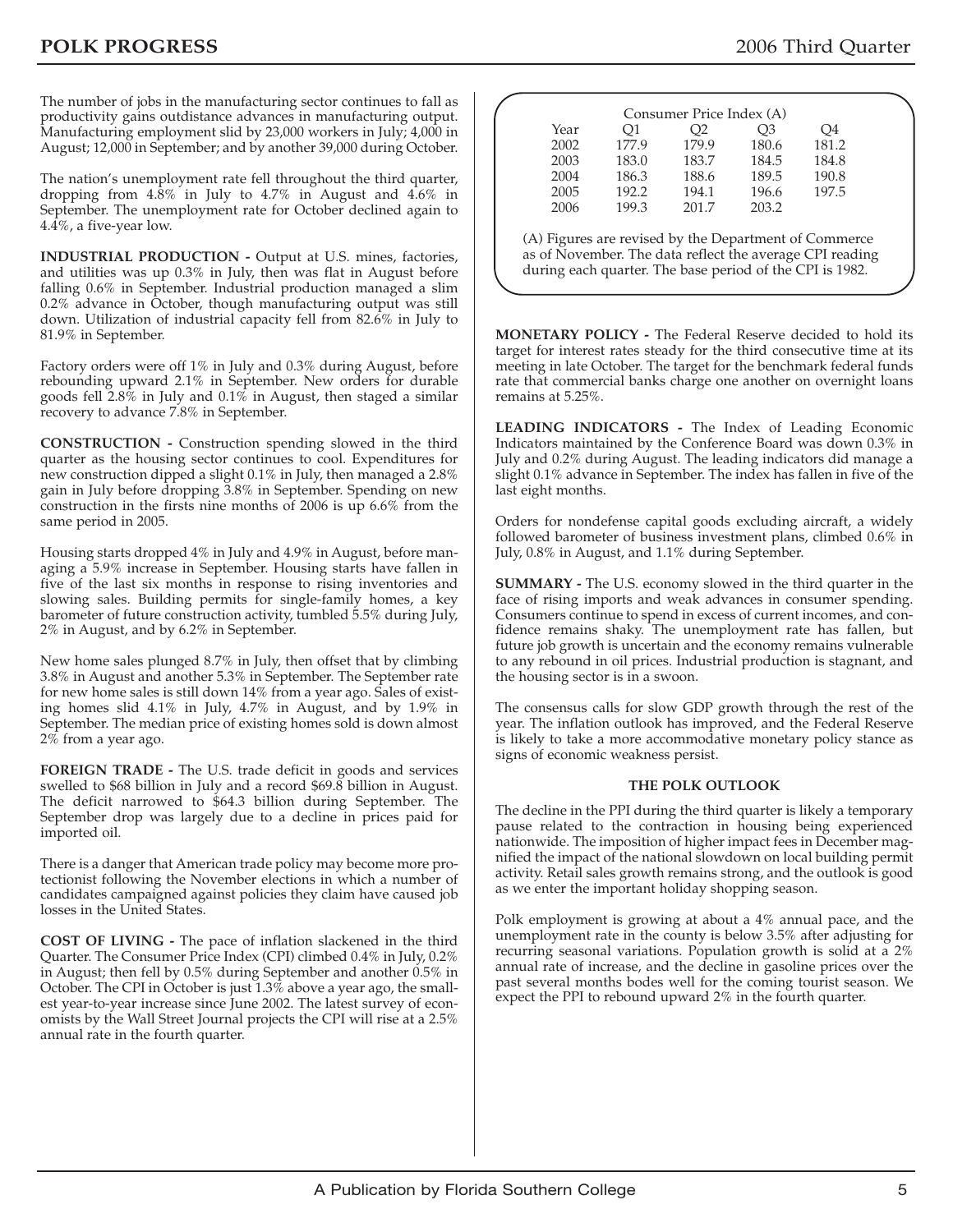#### METHODOLOGY

The Polk Progress Index is developed on the basis of quarterly observations of six variables. The base period for the index is the first quarter of 1992. Data are adjusted for seasonal fluctuations where appropriate. The statistical technique of factor analysis was employed to assign weights to the observed variables and derive estimates of the underlying factor. The weights used are Taxable Sales (.17); Total Employment (.19); Home Sales (.17); Residential Electric Accounts (.17); Industrial Kilowatt Hours (.12); and Hotel/Motel Sales (.17). The index explains 83% of the variation in the combined variables. The weights and variables are subject to future verification and modification in light of changing relationships.